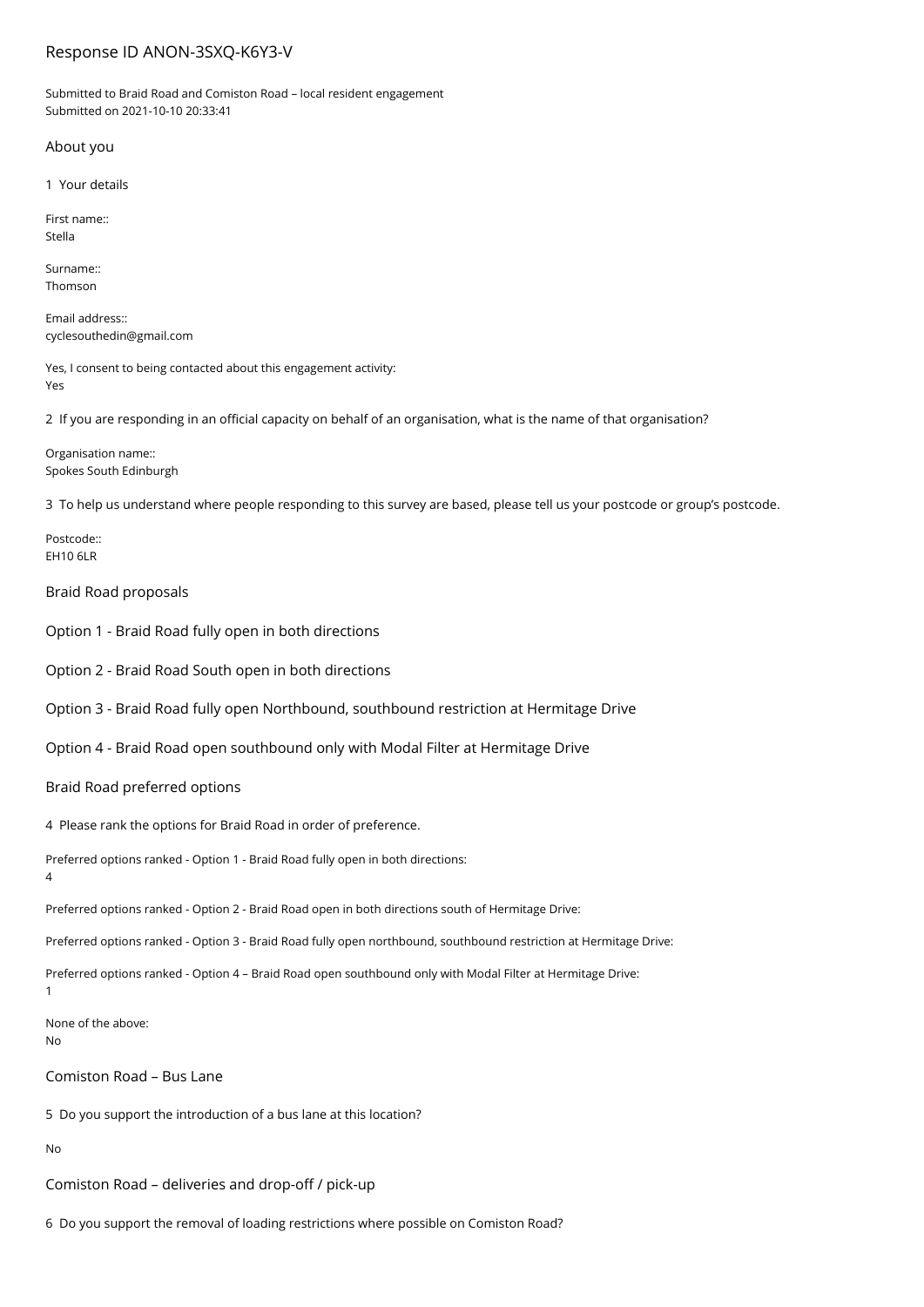#### $N<sub>0</sub>$

# Any other comments or suggestions

7 Please use the space below for any comments or suggestions regarding the proposals for Braid Road and Comiston Road.

### Comments:

This is a submission by Spokes South Edinburgh, a local chapter of Spokes the Lothian Cycle Campaign, and local stakeholder in response to the consultation on Braid & Comiston Roads

### Summary

We are disappointed that the Council is still considering reopening Braid Road to 2-way traffic, given the Council's commitment to reduce private car travel and the positive response by councillors to the recent letter from 144 health professionals urging the retention of Spaces for People measures. Furthermore, the Scottish Government's hugely ambitious target to reduce car-km by 20% will require full participation by local authorities, and certainly not the opening up of additional motor traffic capacity.

Options 1-3 in the consultation all include reopening Braid Road to 2-way motor traffic and a greater or lesser loss of cyclist protection. We strongly believe that only option 4 provides sufficient safety and comfort to make the road cyclable for children or less confident adults. Even with option 4, further measures are needed at the Braid Rd/ BraidburnTerr junction, for people cycling south and needing to turn right into Braidburn Terrace.

Comiston Road - Unfortunately all the questions in the Council's survey are just yes/no, although there is one box for other comments at the end. We will therefore be answering 'no' for the 2 questions posed, but will be adding further comments, summarised below, in the comments box. The proposals for Comiston Road, as they stand, will mean that it will return to being unuseable by children or less confident adults if their journey includes these sections.

Comiston Road - northbound bus lane extension south to Comiston Springs Avenue

Lothian buses say that there are delays in this section. We accept the need for reliable public transport and some form of bus lane, even though that means removing the defenders from this stretch. However, the Council is proposing merely a peak-period bus lane (and weekdays only) and this will undoubtedly mean kerbside parking at other times of day. Thus cyclists will be weaving in and out of the traffic lane so as to overtake parked cars, not to mention the risk of 'dooring.'

Spokes would, however, for the greater good, not object to removal of the defenders if there was a 24/7 bus lane, which should largely prevent incursion by cars. Ideally this would also be monitored by camera (or by cameras in the bus in the future if that were legally permitted). Without this 24/7 lane, we have to object to removal of the defenders.

### Comiston Road - new loading gaps

It is proposed to remove occasional defenders to allow kerbsite access for loading and deliveries at parts of Buckstone Terrace. We are very concerned about this, as it is highly likely that some drivers will take advantage for lengthy kerbside parking, again forcing cyclists to weave in and out of the traffic lane. We believe that in most cases alternative parking spaces are available, and we are asking for detailed discussion on this.

There is a need to shift journeys from private cars to active travel and bus as part of the council commitment to climate change, and options 1 to 3, would allow the opposite to happen.

We strongly believe that option 4 is the only option that would provide sufficient safety and comfort to make the area usable for cycling for children, or less confident adults. We could not recommend that people, especially families, continue to cycle the route if any of the other options are implemented. Moreover even for Option 4, we believe that further essential improvements are required, specifically to the right turn option for southbound cycling at the key Braid Rd/ BraidburnTerr junction.

### Summary - Comiston Road

## Bus lane

It is important that buses are not held up by traffic, and that bus users are able to rely on timetables for busses. We support the role of buses in the sustainable travel hierarchy, where they fall below walking and cycling, and above private vehicles.

The consultation option seems to be the worst of all solutions, since lack of enforcement will ensure that kerbside parking will be resumed for all, not just blue badge, with a loss of the safety that currently exists for cyclists behind the parking enclosures.

We believe that one solution, which we could support, and which would benefit cyclists and bus users would be an enforced and enforceable 24 hour bus lane.

#### Loading gaps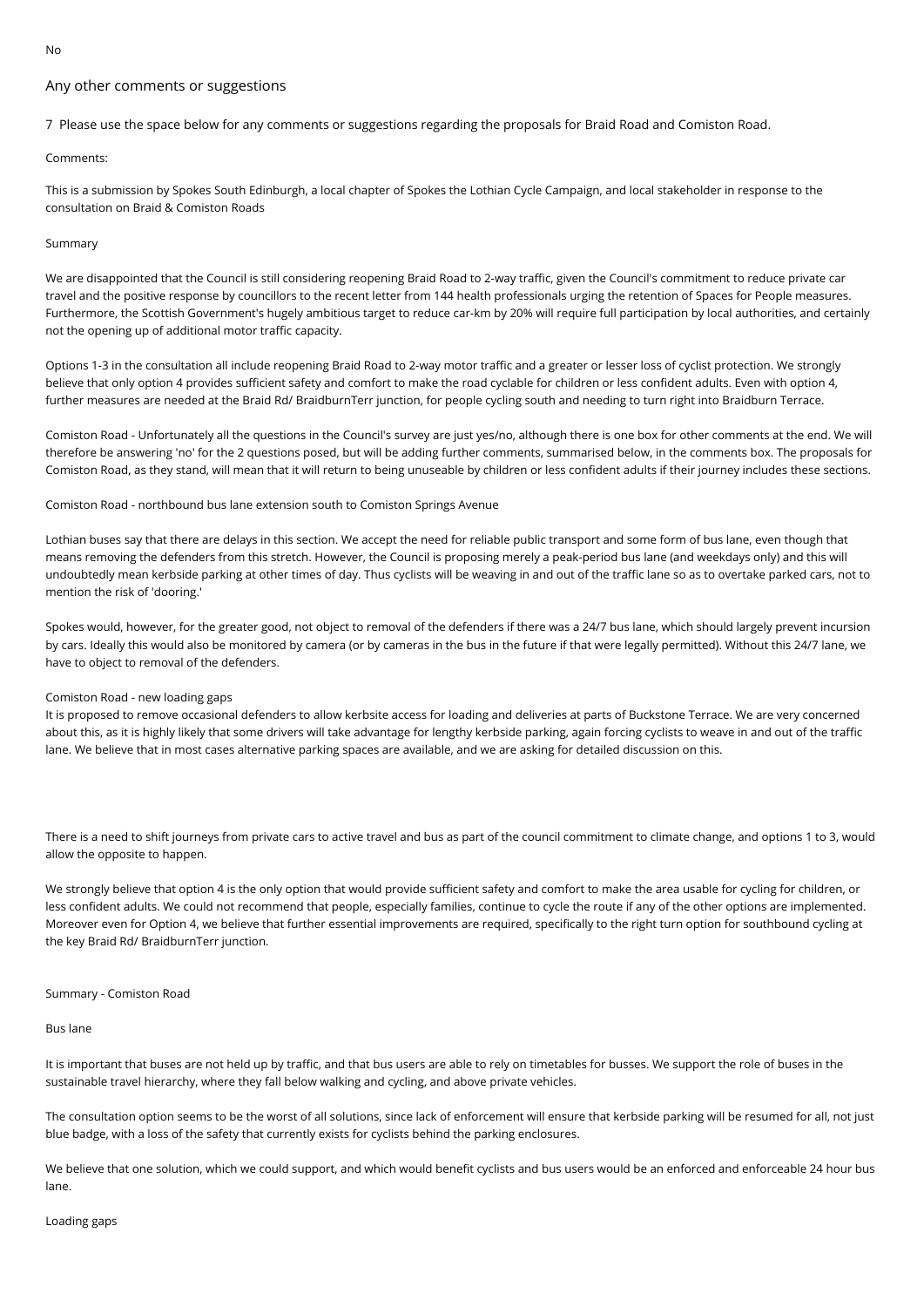Introducing more gaps in the segregated cycle lane for 'loading', especially uphill, would render the lane ineffective and unsafe and should only be done when alternatives have been explored with stakeholders including ourselves because of the danger of drivers exploiting the space and forcing cyclists to pull out into traffic uphill.

### Detailed Comments - Braid Road

### Induced Traffic

We are very disappointed that re-opening Braid Road Northbound is even being considered. CEC has already successfully suppressed traffic by closing Braid Road one way to motor vehicles, which will go some small way to helping achieve ambitious climate targets for private car travel. The risk of inducing overall traffic is noted as a 'drawback' in options 1, 2 and 3 as well as the significant increase in traffic across the Braid Estate increasing noise, danger for the vulnerable, and pollution. We don't understand why these options are up for consultation. The consultation proposals offer residents a blinkered choice, unhampered by the fast approaching time when the Council is going to have to take action to significantly reduce private car travel. It would have been better to be honest with residents about this, rather than raising false expectations.

### Safety on Braid Road

The consultations proposals state that options 1, 2 and 3 all reduce benefits for walking, and wheeling to the benefit of cars in spite of the transport hierarchy , which is embedded in council policy.: Safety is compromised in the following ways

Options 1,2 and 3 replace segregation with paint for a significant section on Braid Road, but painted lanes are demonstrably less safe than segregated lanes. Studies in London have shown segregation increases safety by 40% over painted lanes, or unmarked roads, so to remove segregation is to significantly reduce safety https://road.cc/content/news/advisory-bike-lines-increase-risk-cyclist-casualties-279553

According to counts provided by the council officers more than 9,000 vehicles per day used the junction at Braid Road/Hermitage Drive/Braidburn Terrace when Braid Road was open in both directions . Re-opening ( options 1-3) all increase the number of streams of traffic through the junction, making it once again a dangerous place for Cycling. Travelling Southwards on the quiet Route to reach Braid Road or Comiston Road , would mean crossing or being sandwiched between 3 or 4 different streams of traffic. Council Officers described the execution of a right turn into Braidburn Terrace as 'challenging' in a meeting of community council representatives. This is not acceptable for a lone cyclist, never mind a cyclist with children on board, a cargo bike or a recumbent bike, all of which are to be seen regularly at the junction just now.

We welcome the widened pavements on Braid Road and especially around the junctions between Braid Road / Hermitage Drive / Braidburn Terrace although careful design will be necessary to protect pedestrians / cyclists from unnecessary conflict with one another. However, pre Covid consultations on the area around Braidburn Terrace found that crossing 2 lanes of traffic on Braid Road near The Hermitage was sufficiently risky to require a toucan crossing to allow walking, wheeling, cycling to reach Braidburn Terrace. This proposal returns 2 way traffic to that crossing without a toucan crossing.

Impact on Greenbank to Meadows Quiet Route

The Braid Road junction at Hermitage Drive/Braidburn Terrace is the key connection between the Quiet Route Greenbank to Meadows and the two roads that take people further south (Comiston and Braid Road). However, in options 1-3 this dangerous junction severs a section of the Quiet Route thus rendering the Quiet Route ineffective.

Active travel throughout the Braids estate would also be impacted by the increased vehicular traffic across the Estate (as documented in the drawbacks of Options 1, 2 an 3) making all streets more busy,and making visits to other local spaces including the tennis club, allotments, Blackford Hill, more dangerous to navigate by active travel.

We therefore recommend option 4 as the only suitable option. Even if selecting that, we would like to see a safer option for cyclists turning right from Braid Road as contraflow on Braidburn Terrace. The current giveaway signs would not allow them to see oncoming traffic before turning into a narrow opening. We would like to see an alternative way of navigating the junction for slower or less confident cyclists. For example a zebra style crossing to let them cross first Hermitage Drive then Braid Road before using the shared pavement to join Braidburn Terrace in contraflow.